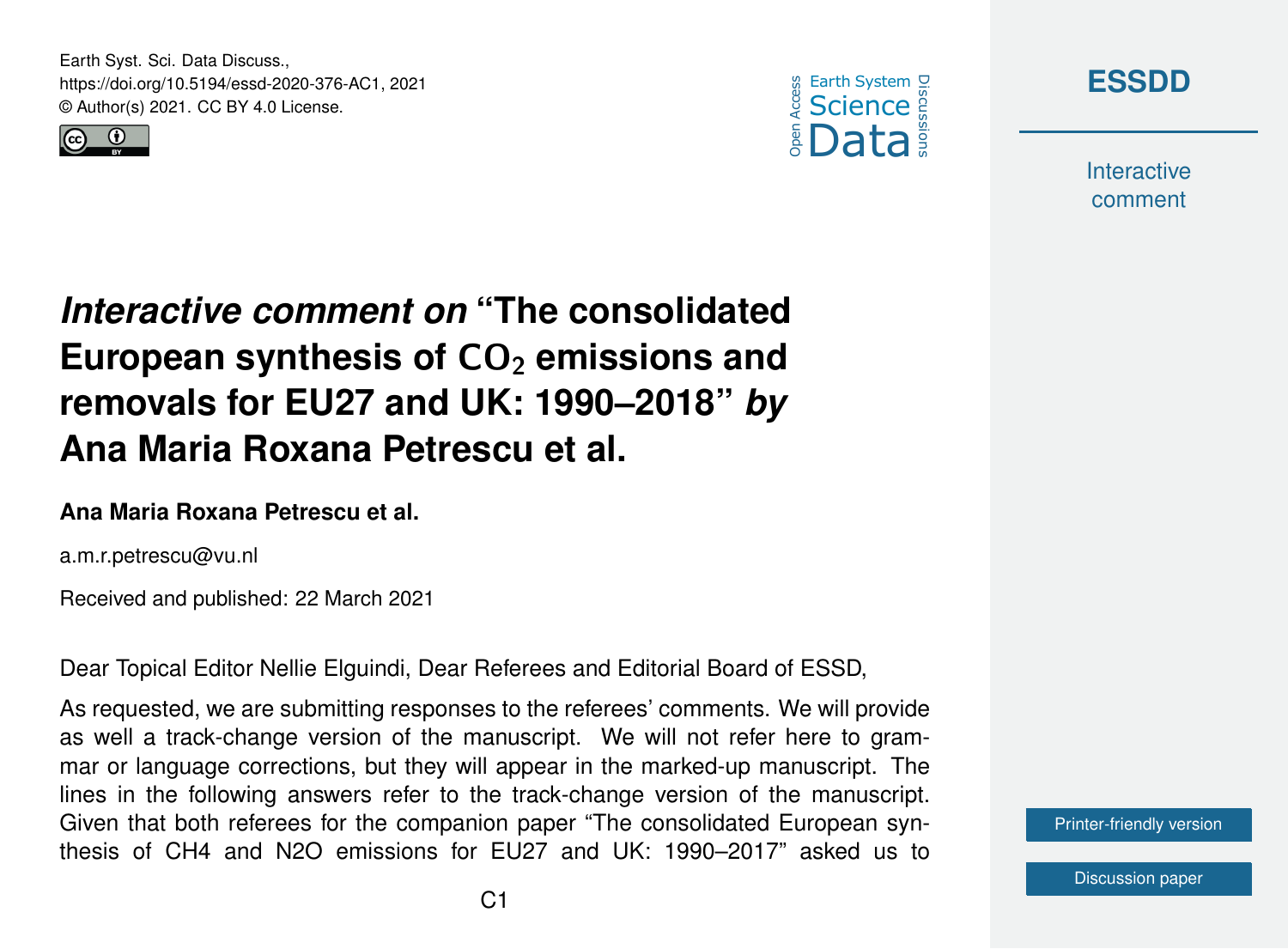merge all data figures in one spreadsheet "data\_figures\_CO2.xlsx", we did the same for this synthesis and we updated the Zenodo DOI repository with v2 found here: https://doi.org/10.5281/zenodo.4626578

Interactive comment on: "The consolidated European synthesis of CO2 emissions for EU27 and UK: 1990–2018" by A.M.R. Petrescu et al.

REPLY TO THE REFEREE #1 The authors thank very much Referee #1 for the very positive and thoughtful comments and for the fact that the Referee acknowledges the manuscript as being a comprehensive source of information regarding a wide range of public products, very useful for modelers and the whole scientific community and for quantifying the progresses towards mitigation target assessed through the global stocktake. Below we provide answers to the minor comments posted by Referee #1.

Response to minor comments and changes in manuscript:

Line 62: Replace "CO2 land sources/sinks" with "biogenic CO2 land sources/sinks".

On L162 we define the two CO2 components analyzed in this study as CO2 fossil and CO2 land. After much discussion in the preparation of this manuscript, we choose to follow the general IPCC GPG, which defines "land" in footnote 4: "The IPCC Good Practice Guidance (GPG) for Land Use, Land Use Change and Forestry (IPCC 2003) describes a uniform structure for reporting emissions and removals of greenhouse gases. This format for reporting can be seen as "land based"; all land in the country must be identified as having remained in one of six classes since a previous survey, or as having changed to a different (identified) class in that period. According to IPCC SRCCL: Land covers the terrestrial portion of the biosphere that comprises the natural resources (soil, near surface air, vegetation and other biota, and water) the ecological processes, topography, and human settlements and infrastructure that operate within that system". Some communities prefer "biogenic" to describe these fluxes, while others found this confusing as fluxes from unmanaged forests, for example, are "biogenic" but not included in inventories reported to the UNFCCC. As this comparison is central

## **[ESSDD](https://essd.copernicus.org/preprints/)**

**Interactive** comment

[Printer-friendly version](https://essd.copernicus.org/preprints/essd-2020-376/essd-2020-376-AC1-print.pdf)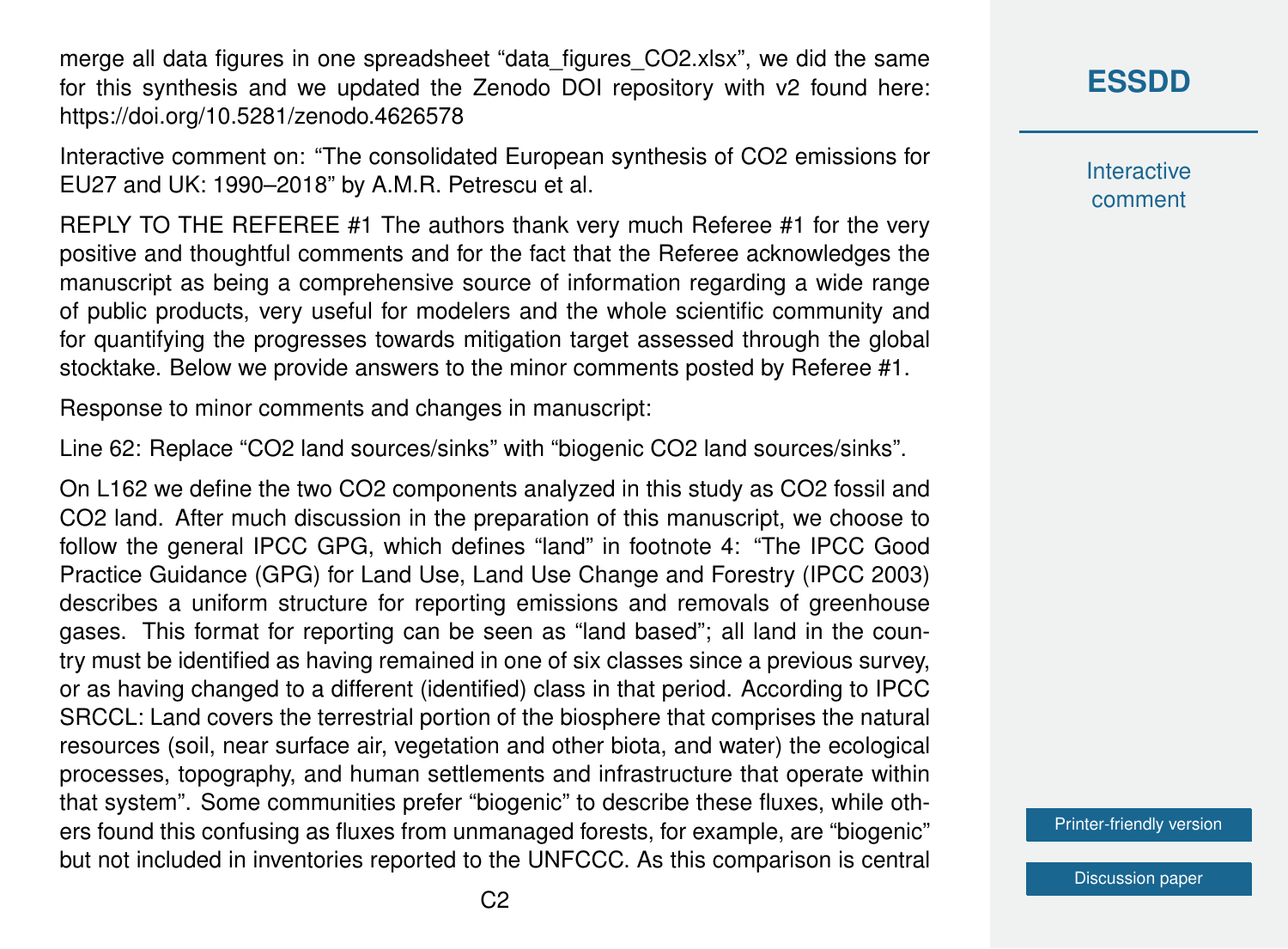to our work, we decided that "land" as defined by the IPCC was a good compromise. We added this explanation to footnote 4.

Line 93: "represent the sum of the effects of sources and sinks". We made the correction.

Line 98: UK does not use atmospheric observations to complement CO2 (due to difficulty in representing the biogenic fluxes). The referee is right, the UK uses inverse observations only for CH4 emissions and not for CO2. However, this introduction paragraph (L87-L99) refers in general to GHGs.

Line 166: Include description of acronyms. We added acronyms for EDGAR, FAOSTAT, BP, CDIAC, EIA and IEA. GCP is explained on L124.

Lines 169-170: Parenthesis do not match. We made the correction.

Line 177: Replace "show" with "shown". We made the correction (now on L179).

Line 215: Isn't the term "CO2 land fluxes" too generic since the target is LULUCF? Indeed the target is the LULUCF sector and its component classes: forest, cropland, grassland, wetlands, settlements, other land and harvest. We decided to use "land" fluxes according to the UNFCCC definition (footnote 4): "The IPCC Good Practice Guidance (GPG) for Land Use, Land Use Change and Forestry (IPCC 2003) describes a uniform structure for reporting emissions and removals of greenhouse gases. This format for reporting can be seen as "land based"; all land in the country must be identified as having remained in one of six classes since a previous survey, or as having changed to a different (identified) class in that period. According to IPCC SRCCL: Land covers the terrestrial portion of the biosphere that comprises the natural resources (soil, near surface air, vegetation and other biota, and water) the ecological processes, topography, and human settlements and infrastructure that operate within that system".

Line 238: Replace "then" with "than". We made the correction on L243.

Line 243: Replace "differing" with "differ". We made the correction.

**[ESSDD](https://essd.copernicus.org/preprints/)**

**Interactive** comment

[Printer-friendly version](https://essd.copernicus.org/preprints/essd-2020-376/essd-2020-376-AC1-print.pdf)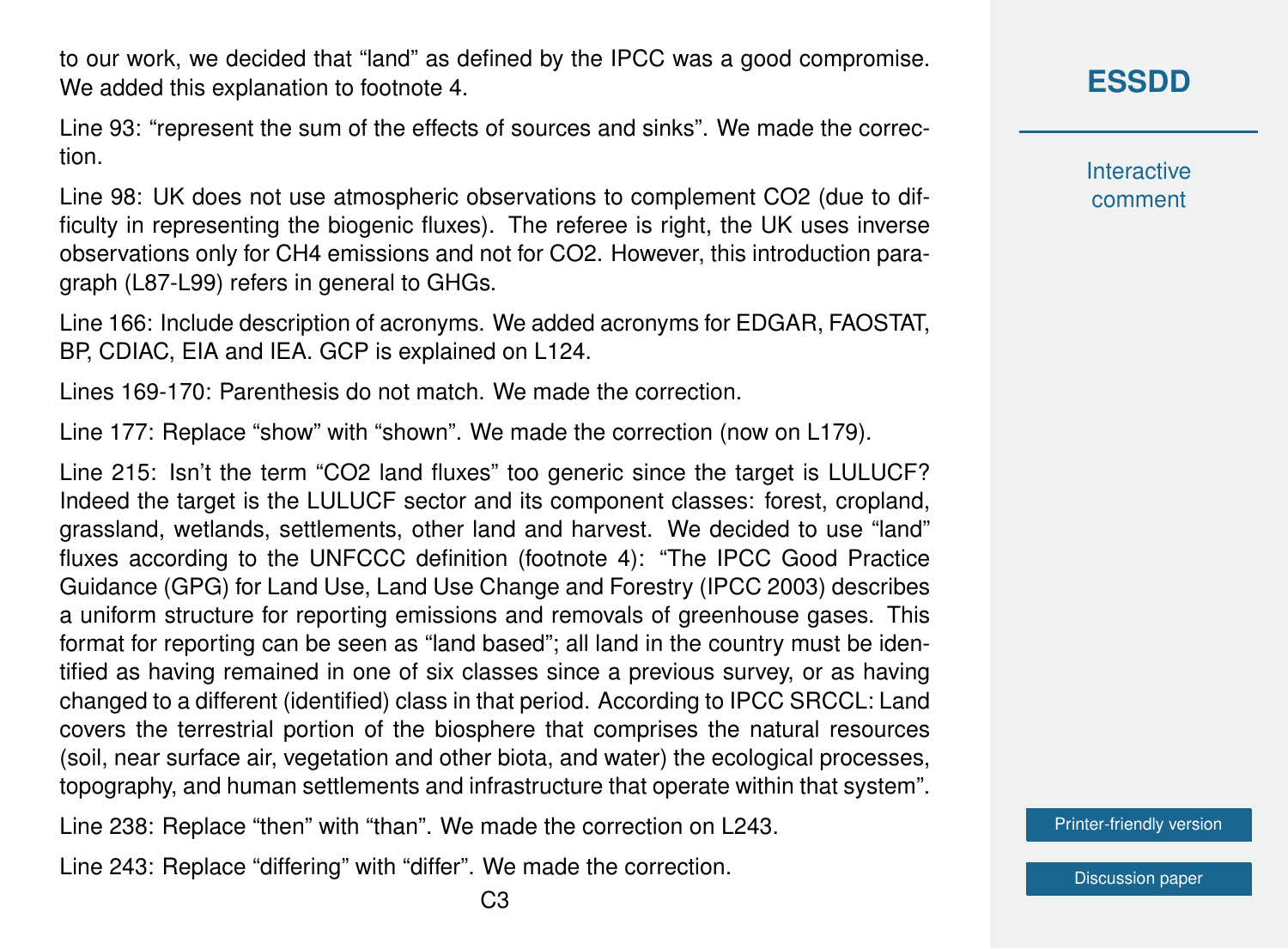Table 2: Why is there no contact/lab for BU H&N bookkeeping model? We added the Woodwell Climate Research Center.

Lines 256-257: Numbers with and without LULUCF are not consistent with LULUCF contribution. This is because the numbers for EU27+UK with and without LULUCF are in CO2eq and include contribution of CH4 and N2O as well. The number we report for LULUCF only (0.28 Gt CO2) is only for CO2.

Line 541: Replace "variation trend" with "variation". We made the suggested correction the new L552.

Line 567: "The sink in ORCHIDEE is due to. . ." We included "to" on the new L579.

Line 605-606: "for instance the CO2 fertilization effects. . ." We deleted "by" on the new L617.

Line 673: "by subtracting from the inversion estimates the emissions. . ." We deleted "of" on the new L684.

Line 718: It is not clear what are the indirect fluxes on managed land included in NGHGs. According to IPCC (2010), land fluxes can be differentiated into three processes: (1) direct anthropogenic effects (land use and land use change, e.g., harvest, other management, deforestation), (2) indirect anthropogenic effects (e.g., changes induced by human-induced climate change, including CO2 fertilization and nitrogen deposition changes), and (3) natural effects (i.e., that would happen without humancaused climate change, such as natural disturbances). The UNFCCC NGHG inventories use the notion of managed land as a proxy for anthropogenic emissions (IPCC, 2006) and hence in practice include most or all (depending on the specific method) indirect emissions into their anthropogenic estimates (Petrescu et al., 2020b). We added on L729 the following explanation: "(indirect fluxes on managed land included in NGHGIs and FAOSTAT e.g., changes due to human-induced climate change, including CO2 fertilization and nitrogen deposition changes) (Petrescu et al., 2020b)".

**[ESSDD](https://essd.copernicus.org/preprints/)**

**Interactive** comment

[Printer-friendly version](https://essd.copernicus.org/preprints/essd-2020-376/essd-2020-376-AC1-print.pdf)